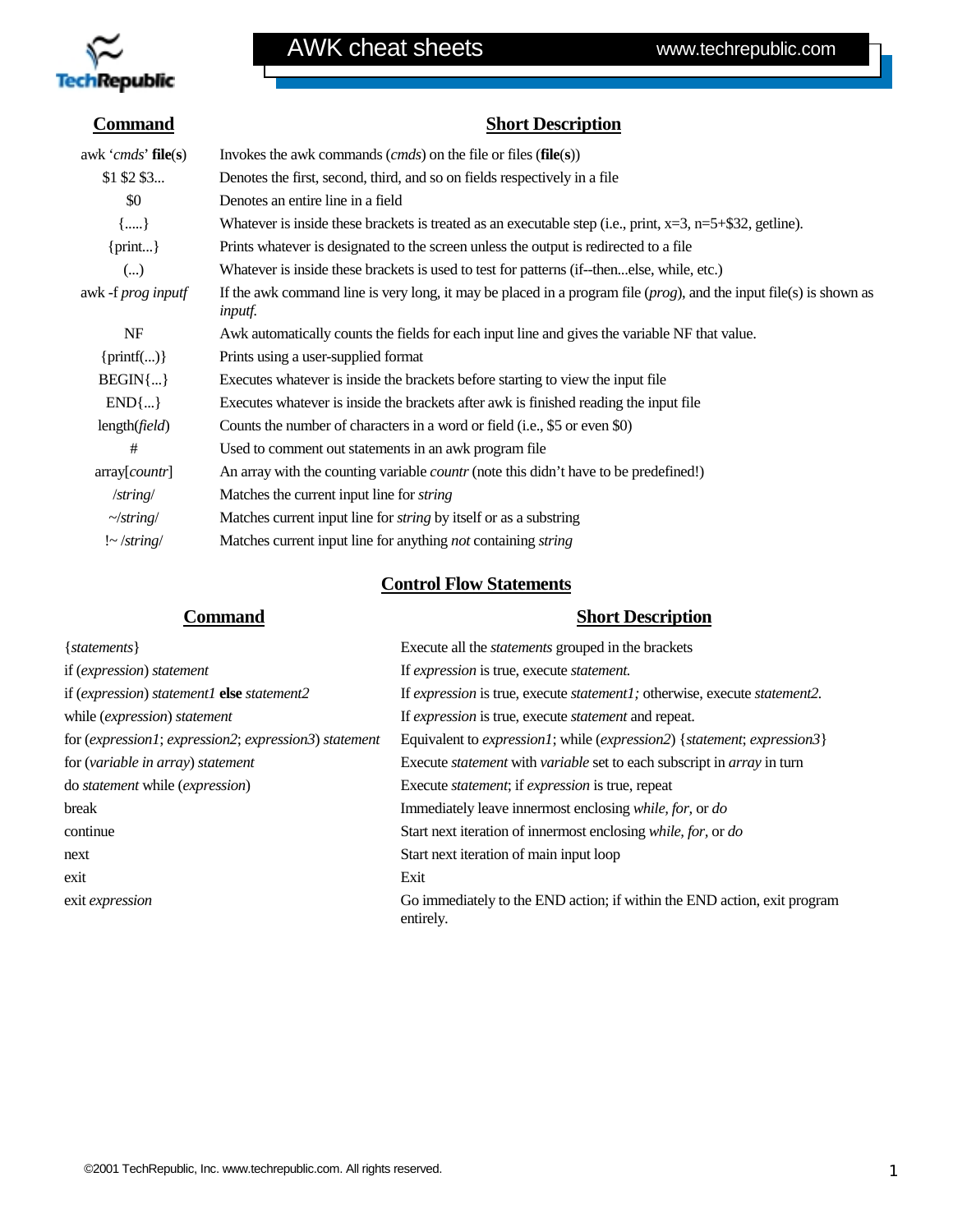

#### **Expression**

#### **Metacharacters**

### \ Used in an escape sequence to match a special symbol (e.g., \t matches a tab and \\* matches \* literally) ^ Matches the beginning of a string \$ Matches the end of a string . Matches any single character [ABDU] Matches either character A, B, D, or U; may include ranges like [a-e-B-R] A|B Matches A or B DF Matches D immediately followed by an F R\* Matches zero or more Rs R+ Matches one or more Rs R? Matches a null string or R NR==10, NR==25 Matches all lines from the 10th read to the 25th read

#### **Escape Sequences** Meaning

**Meaning**

| \b            | <b>Backspace</b>                                                                                |
|---------------|-------------------------------------------------------------------------------------------------|
| ۱f            | Form feed                                                                                       |
| ۱n            | Newline (line feed)                                                                             |
| $\mathbf{r}$  | Carriage return                                                                                 |
| \t            | Tab                                                                                             |
| \ddd          | Octal value <i>ddd</i> , where <i>ddd</i> is 1 to 3 digits between 0 and 7                      |
| $\setminus c$ | Any other character literally (e.g., $\ $ for backslash, $\ $ for ", $\ $ for $\ $ , and so on) |

#### **Operator** Meaning

| $\tilde{\phantom{a}}$ | Less than                                    |
|-----------------------|----------------------------------------------|
| $\leq$                | Less than or equal to                        |
| $==$                  | Equal to                                     |
| $!=$                  | Not equal to                                 |
| $>=$                  | Greater than or equal to                     |
| $\geq$                | Greater than                                 |
|                       | Matched by (used when comparing strings)     |
| $\sim$                | Not matched by (used when comparing strings) |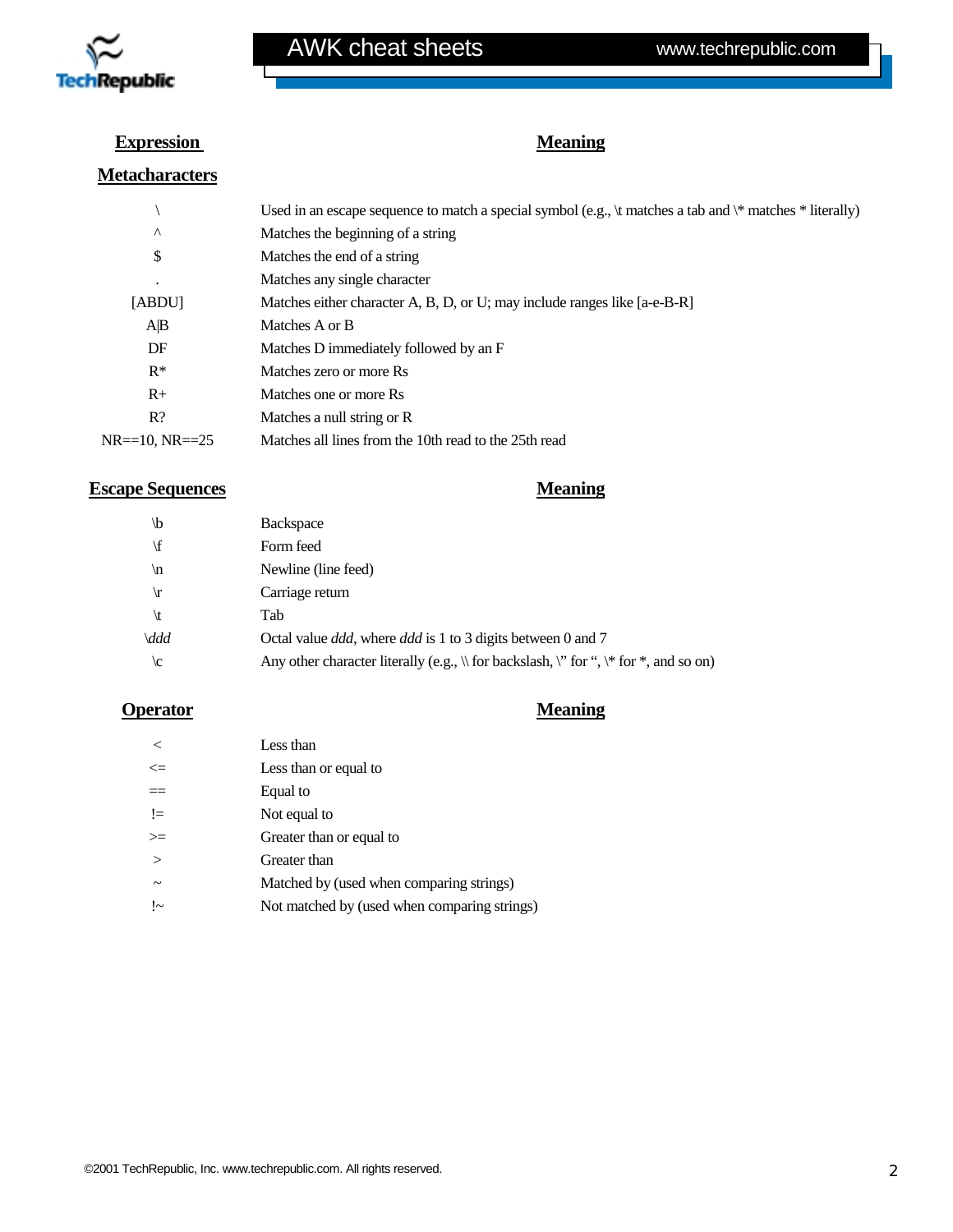

### **Built-In Variables**

| <b>Variable</b> | <b>Meaning</b>                             | Default         |
|-----------------|--------------------------------------------|-----------------|
| <b>ARGC</b>     | Number of command line arguments           |                 |
| <b>ARGV</b>     | Array of command line arguments            |                 |
| FILENAME        | Name of current input file.                |                 |
| <b>FNR</b>      | Record number in current file              |                 |
| FS.             | Controls the input field separator         | one space       |
| NF              | Number of fields in current record         |                 |
| NR.             | Number of records read so far              |                 |
| <b>OFMT</b>     | Output format for numbers                  | %6g             |
| <b>OFS</b>      | Output field separator                     | one space       |
| <b>ORS</b>      | Output record separator                    | $\ln$           |
| <b>RLENGTH</b>  | Length of string matched by match function |                 |
| <b>RS</b>       | Controls the input record separator        | $\ln$           |
| <b>RSTART</b>   | Start of string matched by match function  |                 |
| <b>SUBSEP</b>   | Subscript separator                        | $\setminus 034$ |
|                 |                                            |                 |

### **Built-In String Functions**

#### **Function Description**

| r                        | Represents a regular expression                                                               |
|--------------------------|-----------------------------------------------------------------------------------------------|
| s and t                  | Represent string expressions                                                                  |
| n and p                  | Integers                                                                                      |
| $\text{gsub}(r,s)$       | Substitute s for $r$ globally in \$0; return number of substitutions made                     |
| $\text{gsub}(r,s,t)$     | Substitute $s$ for $r$ globally in string $t$ ; return number of substitutions made           |
| index(s,t)               | Return first position of string $t$ in $s$ , or 0 if $t$ is not present                       |
| length(s)                | Return number of characters in s                                                              |
| match(s,r)               | Test whether s contains a substring matched by r; return index or 0; sets RSTART and RLENGTH  |
| split(s,a)               | Split s into array $a$ on FS; return number of fields                                         |
| split(s,a,fs)            | Split s into array $a$ on field separator fs; return number of fields                         |
| sprintf(fmt,expr-list)   | Return <i>expr-list</i> formatted according to format string fmt                              |
| sub(r,s)                 | Substitute s for the leftmost longest substring of \$0 matched by $r$ ; return # of subs made |
| sub(r,s,t)               | Substitute s for the leftmost longest substring of t matched by $r$ ; return # of subs made   |
| $\text{substr}(s,p)$     | Return suffix of $s$ starting at position $p$                                                 |
| $\text{substr}(s, p, n)$ | Return substring of s of length $n$ starting at position $p$                                  |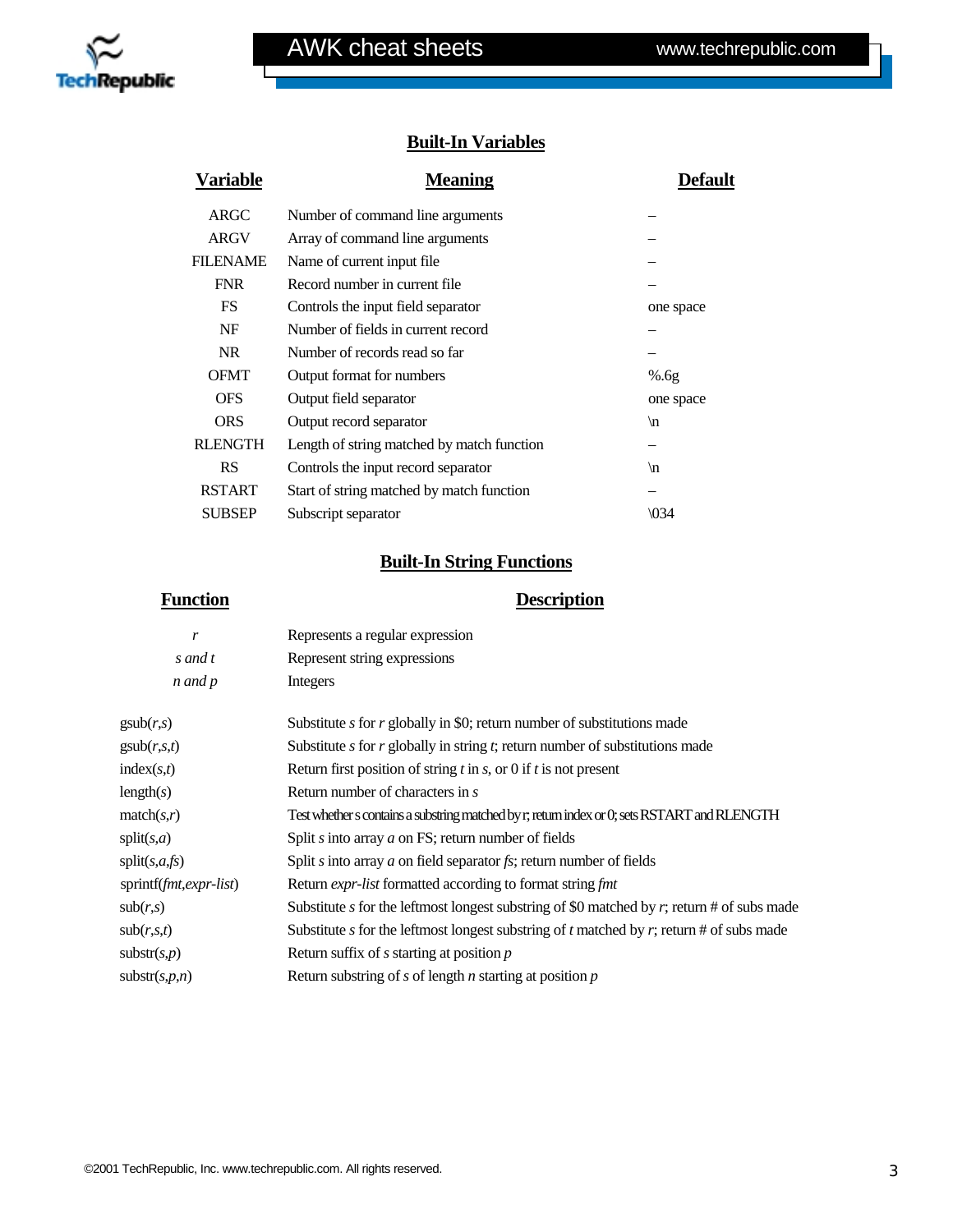

| Operation        | <b>Operators</b>                 | <b>Example</b>                    | <b>Meaning of Example</b>                          |
|------------------|----------------------------------|-----------------------------------|----------------------------------------------------|
| assignment       | $=$ += -= $*$ = /= %= ^=         | $x = x * 2$                       | $x = x * 2$                                        |
| conditional      | ?:                               | x?y:z                             | If x is true, then y; else z                       |
| logical OR       | II                               | $\mathbf{x} \parallel \mathbf{y}$ | 1 if x or y is true; 0 otherwise                   |
| logical AND      | &&                               | x && y                            | 1 if x and y are true; 0 otherwise                 |
| array membership | in                               | i in a                            | 1 if a <sup>[1]</sup> exists; 0 otherwise          |
| matching         | $\sim$ ! $\sim$                  | $$1 \sim /x/$                     | 1 if the first field contains an x; 0 otherwise    |
| relational       | $<<$ $\Rightarrow$ $>=$ $=$ $!=$ | $x == y$                          | 1 of x equals y; 0 otherwise                       |
| concatenation    |                                  | "a" "bc"                          | "abc"; there is no explicit concatenation operator |
| add. subtract    | $+ -$                            | $X + V$                           | Sum of x and y                                     |

multiply, divide, mod  $*/\%$  x % y Remainder of x is divided by y (fraction)

**Output Statements**

logical NOT ! !\$1 1 if \$1 is zero or null; 0 otherwise

field  $\qquad$   $\qquad$   $\qquad$   $\qquad$   $\qquad$   $\qquad$   $\qquad$   $\qquad$   $\qquad$   $\qquad$   $\qquad$   $\qquad$   $\qquad$   $\qquad$   $\qquad$   $\qquad$   $\qquad$   $\qquad$   $\qquad$   $\qquad$   $\qquad$   $\qquad$   $\qquad$   $\qquad$   $\qquad$   $\qquad$   $\qquad$   $\qquad$   $\qquad$   $\qquad$   $\qquad$   $\qquad$   $\qquad$   $\qquad$   $\qquad$   $\qquad$ grouping ( ) (3i)++ Add 1 to the value of the ith field

unary plus and minus  $+ - x$   $- x$  Negative x

increment, decrement  $++- ++x$ ,  $x++$  Add 1 to x

exponentiation  $X^{\wedge} Y$   $X^{\vee} Y$ 

#### **Expression Operators**

# print *expression, expression, ...* > **filename** Print to **filename** rather than just to the screen. print *expression, expression, ...* | *command* Print to standard input of command. printf(*format, expression, expression, ...*) printf(*format, expression, expression, ...*) > **filename** printf(*format, expression, expression, ...*) >> **filename** printf(*format, expression, expression, ...*) | *command*

#### **Command Short Description**

print  $\frac{1}{2}$  Print \$0 to the screen. print *expression, expression, ...* Print *expression*'s, separated by OFS, terminated by ORS. print *expression, expression, ...* >> **filename** Append to the end of **filename** rather than just to the screen. Printf statements are just line print statements except the first argument specifies output format.

close(*filename*), close(*command*) Break connection between print and *filename* or *command.* system(*command*) Execute *command*, value is status return of command.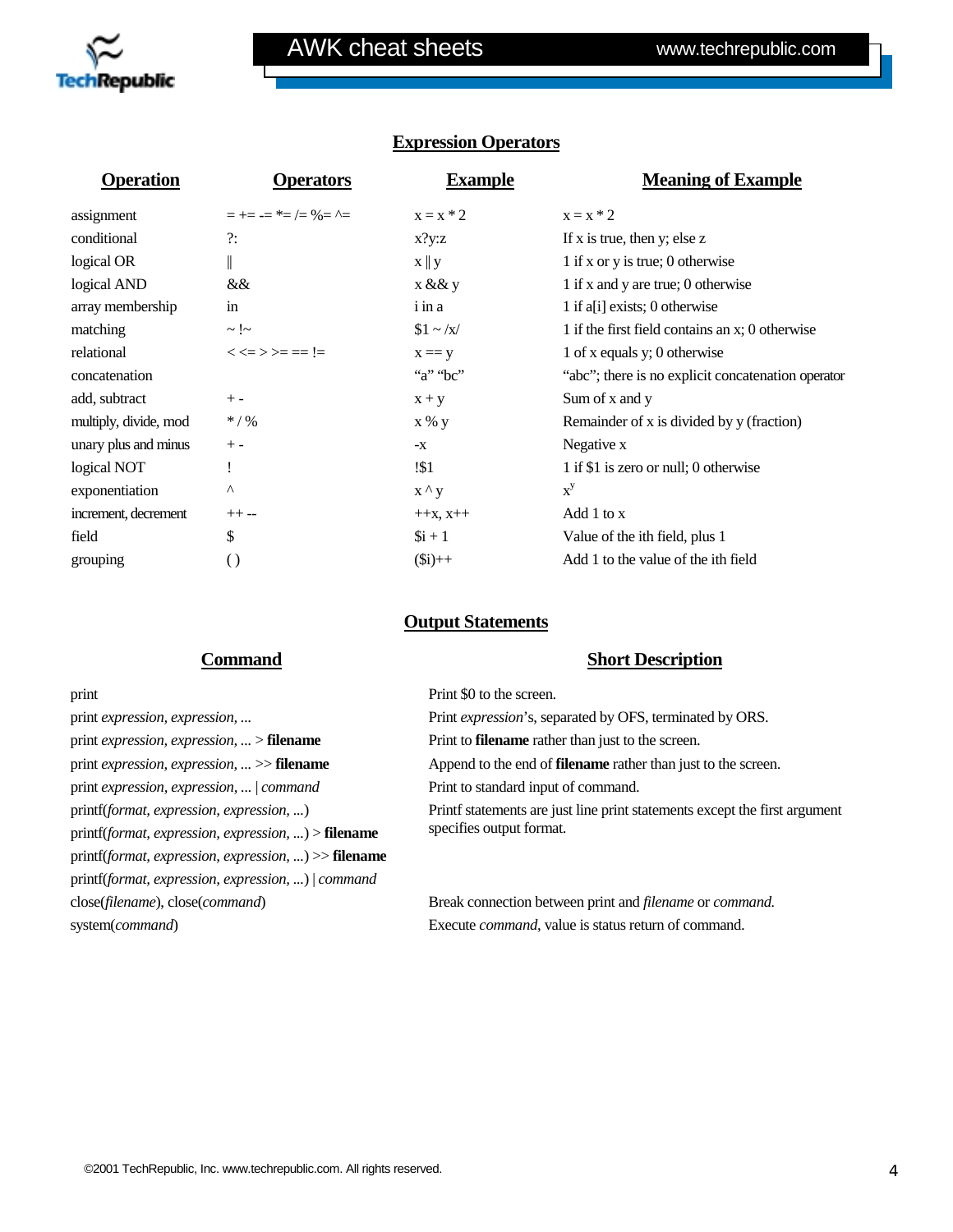

### **Printf Format Control Characters**

| Character     | <b>Print Expression as</b>                                                     |  |
|---------------|--------------------------------------------------------------------------------|--|
| $\mathbf{C}$  | <b>ASCII</b> character                                                         |  |
| d             | Decimal integer                                                                |  |
| e             | [-]d.ddddddE[+-]dd                                                             |  |
| f             | [-]ddd.dddddd                                                                  |  |
| g             | e or f conversion; whichever is shorter, with nonsignificant zeroes suppressed |  |
| $\Omega$      | Unsigned octal number                                                          |  |
| S             | String                                                                         |  |
| X             | Unsigned hexadecimal number                                                    |  |
| $\frac{0}{0}$ | Print a %; no argument is consumed                                             |  |

#### **Examples of Printf**

| format              | <u>\$1</u>                                                        | printf(format, \$1) |
|---------------------|-------------------------------------------------------------------|---------------------|
| modifier $1:-$ left | Justifies expression                                              |                     |
| modifier 2: width   | Pads field to width as needed; leading 0 pads with zeroes         |                     |
| modifier 3: .prec   | Maximum string width, or digits to the right of the decimal point |                     |
| %c                  | 97                                                                | a                   |
| %d                  | 84.23                                                             | 84                  |
| %5d                 | 84.23                                                             | 84                  |
| %e                  | 45.363                                                            | 4.536300e+01        |
| %f                  | 36.22                                                             | 36.220000           |
| %7.2f               | 30.238                                                            | $-30.24$            |
| %g                  | 97.5                                                              | 97.5                |
| %6g                 | 6.23972482                                                        | 6.239725            |
| $\%$ O              | 97                                                                | 141                 |
| %060                | 97                                                                | 000141              |
| $\%$ X              | 97                                                                | 61                  |
| %s                  | January                                                           | January             |
| %10s                | January                                                           | January             |
| $% -10s$            | January                                                           | January             |
| % .3s               | January                                                           | Jan                 |
| %10.3s              | January                                                           | Jan                 |
| $% -10.3s$          | January                                                           | Jan                 |
| $% \%$              | January                                                           | $\%$                |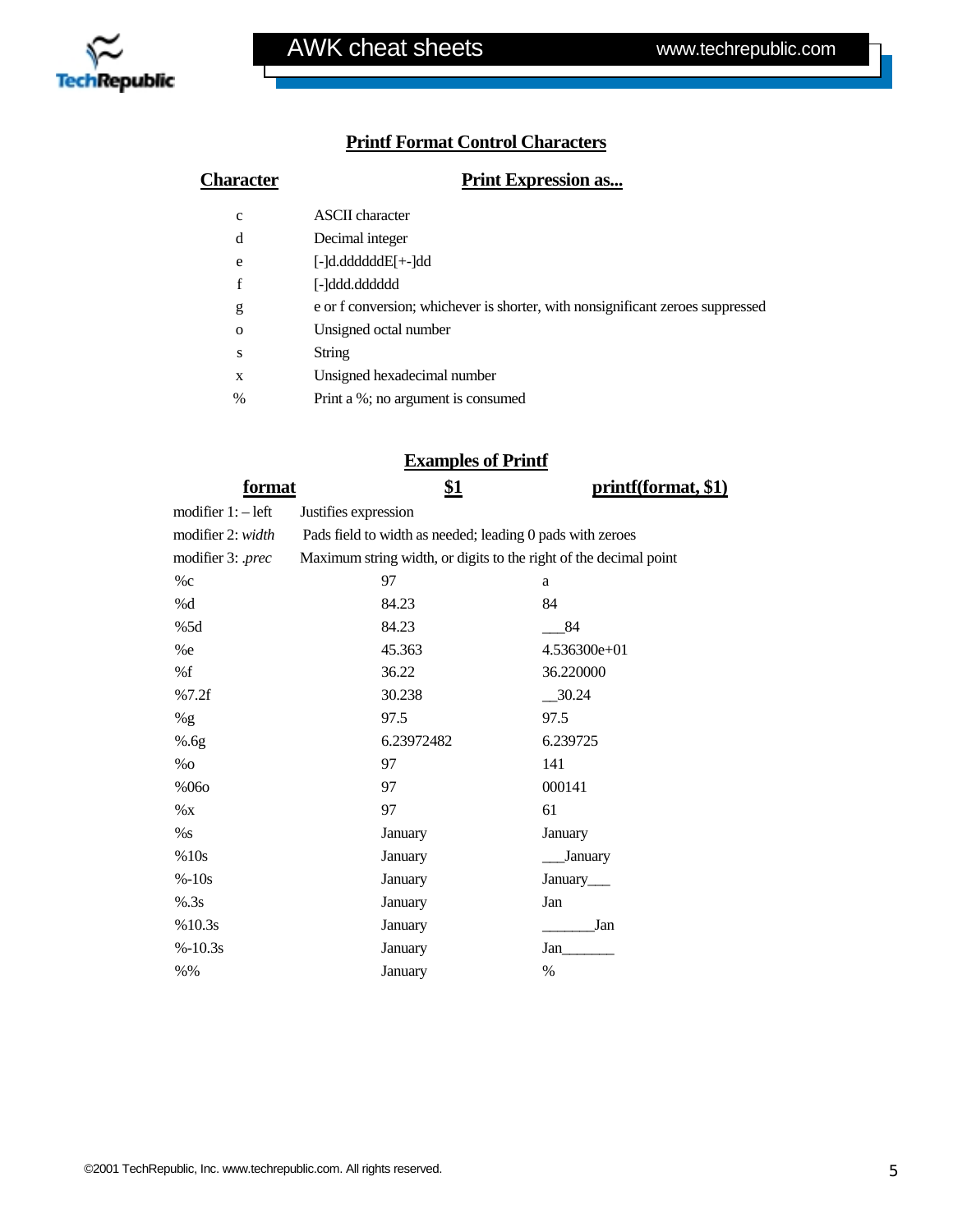

## **SAMPLES (1/2)**

- **Format: ➡ What it does...** 
	- awk command

#### **Commands:**

- Print the total number of lines in *filename* to the screen.
	- → awk 'END {print NR}' *filename*
- **►** Prints the 10th input line to the screen.
	- $\rightarrow$  awk 'NR = 10 {print}' *filename*
- The print command is to print only the first field (\$1) of every line found in the file *filename*.
	- → awk '{print \$1}' *filename*
- Print the last field of the last input line to the screen.
	- → awk '{field=\$NR} END {print field}' *filename*
- Print all input lines (\$0) from *filename* that have more than 4 fields (NF>4).
	- $\rightarrow$  awk 'NF > 4 {print \$0}' *filename*
- Print the values in the first (\$1), fourth (\$4), and third (\$3) fields from every line in the file *filename* in the listed order to the screen separated by the output field separator (OFS) which is one space by default.
	- → awk '{print \$1, \$4, \$3}' *filename*
- This searches for fields that start ( $\Diamond$ ) with MDATA ( $\sim$ /MDATA/) in the first field (\$1). For every match, it increments linesdata by one (++linesdata). After the entire *filename* has been read, the program prints to the screen the number of lines that met the criteria along with a little sentence quoting the name of the input file (\$FILENAME).
	- $\rightarrow$  awk 'BEGIN {linesdata=0} \$1 ~/^MDATA/ {++linesdata} END {print linesdata " Lines \ start with MDATA in the first field from " \$FILENAME}' *filename*
- ➨ IF the value in the first field in *filename* is equal to 0, THEN the entire line (\$0) will be printed to the screen.
	- $\rightarrow$  awk '(\$1 = 0) {print \$0}' *filename*
- ➨ This will find the largest time value in the first field in the entire file and after finishing reading the file, it will print the maximum time found in the first field followed by the entire line from which the value came.
	- $\rightarrow$  awk '(\$1 > timemax) {timemax = \$1; maxinput = \$0} \ END {print timemax, maxinput}' *filename*